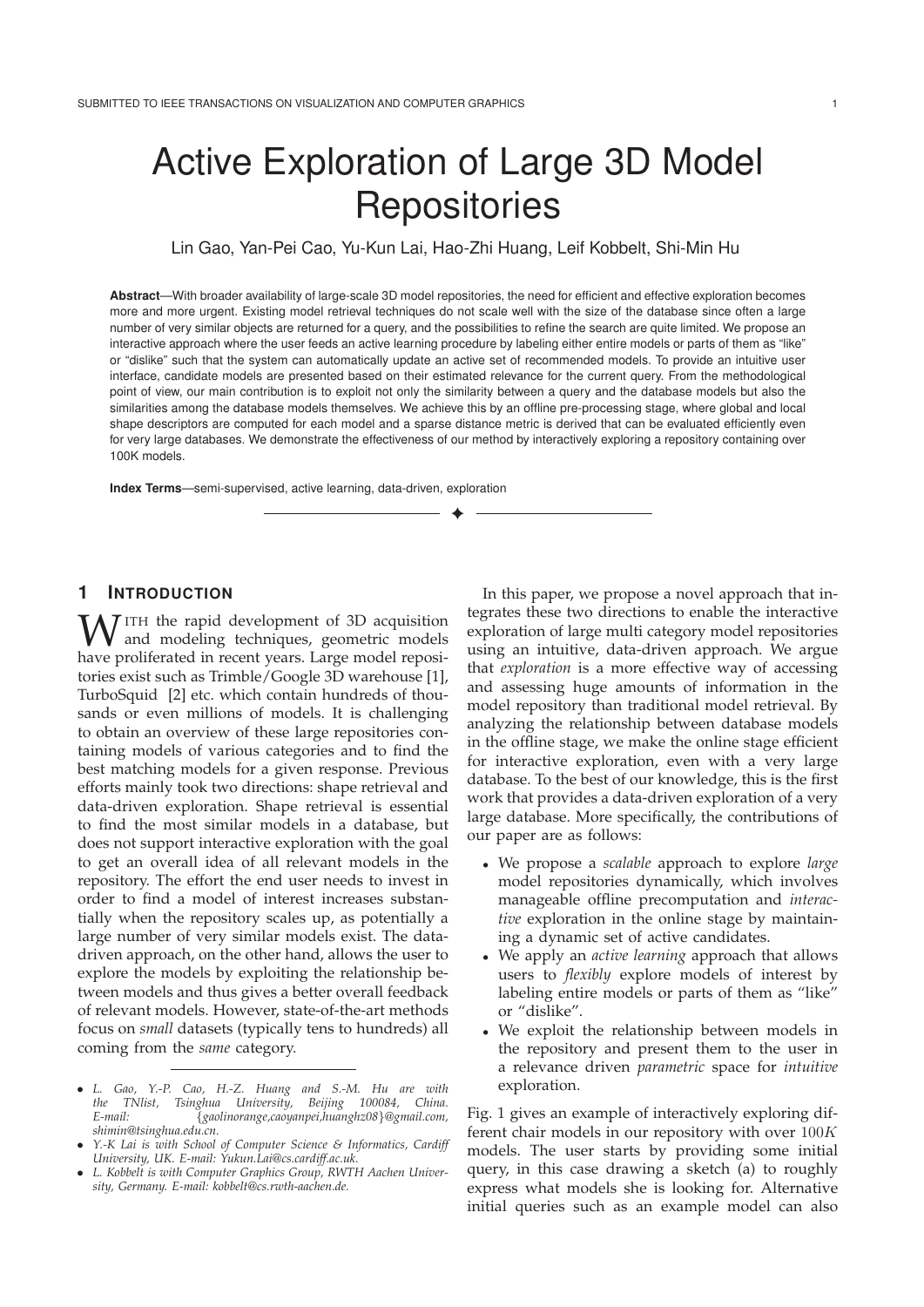

Fig. 1. Interactive exploration of chairs. (a) user input (sketch), (b) initial models retrieved, (c) with user preference highlighted (green for liked models and red for disliked ones), (d) result of global active learning, (e)(f) selected region of interest, (g) results of local active learning, (h) more models are revealed when zooming in.

be used. As no keywords are assumed in the large repository, sketch based retrieval might also return irrelevant models (b). Models are organized in a 2D parametric space where similar models tend to be placed closer to each other. Instead of showing all the retrieved models, *representative* models are shown with important models rendered larger. Users are then allowed to choose models they like (in green) or dislike (in red) (c), and the retrieved models are dynamically updated to reflect these preferences (d). The user is also allowed to choose certain regions of interest from a model (selected model in (f) with highlighted region in (e)). The exploration result is updated in (g) with models containing a similar chair handle emphasized. The local geometric information is leveraged to align the models such that the region correspondence can be derived easily. Our system also allows the user to zoom in within a certain region to discover more models (h), which were initially hidden due to the limited screen space. Details of the algorithm pipeline and the experimental setup are discussed in the following sections. The accompanying video shows interactive exploration using our system.

# **2 RELATED WORK**

To handle repositories with large numbers of models, shape retrieval has been extensively studied in recent years. Please refer to [3] for a comprehensive survey. For retrieval systems various global features have been proposed to compactly represent 3D models, such as shape distribution [4], spherical harmonic descriptors of the Gaussian Euclidean Distance Transform (GEDT) function [5], light field descriptors [6] etc. Such systems often use a combination of text, 2D sketches [7], [8] and 3D models as input to retrieve models with similar features.

Most shape descriptors are invariant to rigid transformations and thus are suitable for retrieving whole models. More refined shape descriptors are required to retrieve objects with partial similarity using boundary rasterization [9], compact local features and voting [10] and bag-of-features [11]. Bronstein et al. [12] propose an approach that uses intrinsic multiscale diffusion heat kernels [13] as local features to allow for retrieval of shapes with isometric deformation. For man-made objects, an approach is proposed based on a small set of predefined primitives and a probability model representing the spatial relationship [14]. Shape retrieval has also been demonstrated as a useful tool for modeling. Funkhouser et al. [9] propose a system for interactive shape modeling using geometric details from models in a database. To reduce the effort of user interaction, Xie et al. [15] interactively retrieve shape parts using sketches and assemble them for modeling. Xu et al. [16] on the other hand take a complete sketch describing a scene of objects as input and automatically construct the scene of 3D models, by exploiting the relationships between models.

While substantial effort has been made in shape retrieval, effectively finding relevant models from a large model repository is still challenging. The most liked models may not be returned as most relevant, merely based on user input and geometric signatures. Alternatively, the user may not have a clear idea at the beginning of the search process, and the current model search engine typically returns a list of models without organizing the content in a meaningful manner. It can thus be a frustrating process to browse through a long list of models to get the idea of relevant models and find the ones of interest. To address these issues, our approach provides flexible tools for users to express their preferences and not only retrieves relevant models, but also organizes them in a way that better captures the range of models in the repository and their relationships.

**Semi-supervised learning for retrieval.** To further improve the results of retrieval, user guidance has been used. Zhu et al. [17] propose a simple and efficient approach for active learning based on probability distributions on graphs. Semi-supervised techniques have been used in image retrieval [18], [19],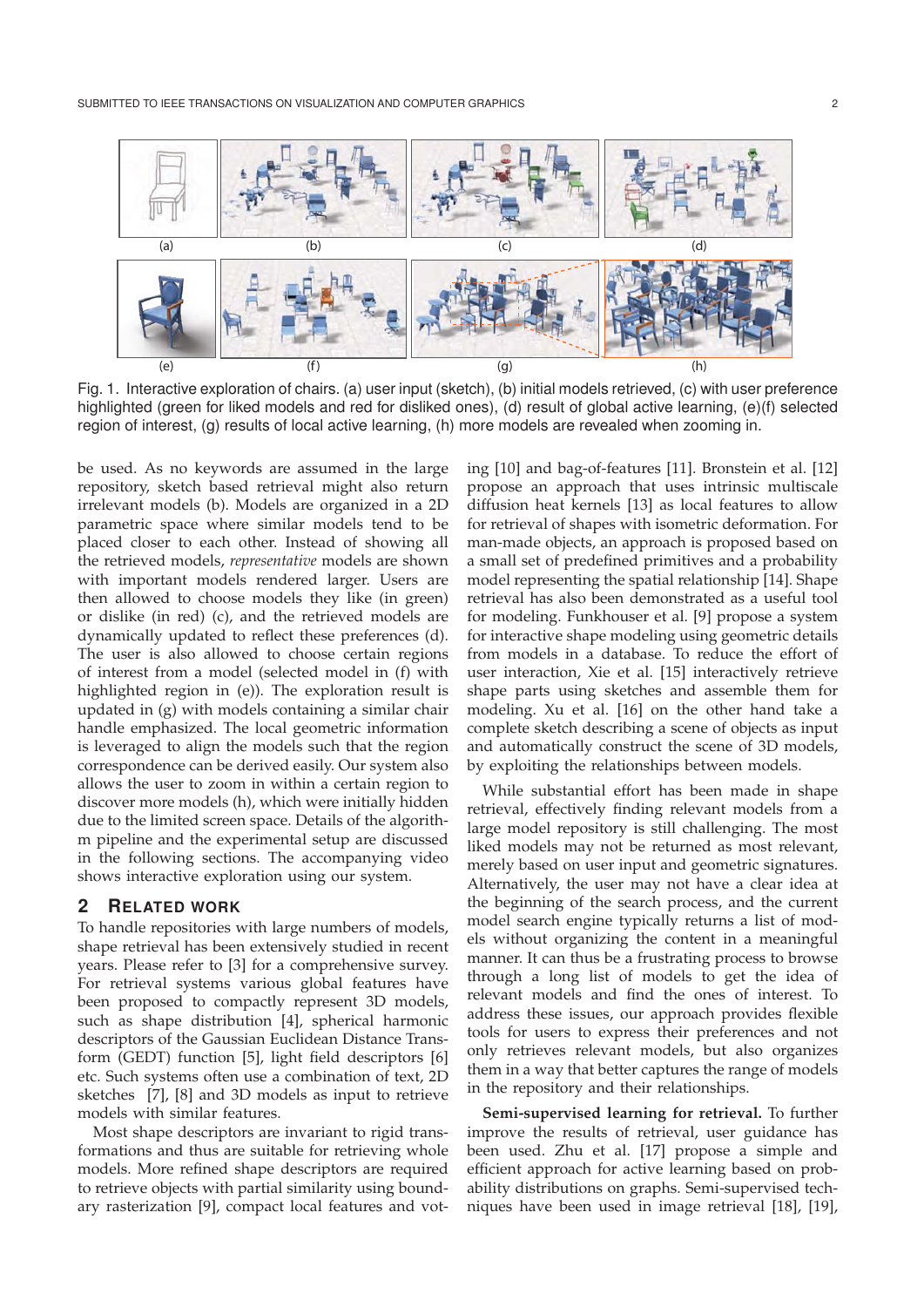

Fig. 2. System pipeline.

[20] . In shape retrieval, relevance feedback [21], [22], [23], [24], [25], [26] has been used to bridge the gap between geometric features and semantics. Their approach is based on supervised feature extraction, i.e. using user input of liked or disliked examples to find an improved feature space for better discrimination.

**Data driven shape analysis.** The availability of large model repositories also helps shape analysis. Wang et al. [27] use active learning to segment shape sets in a semi-supervised manner. Consistent semantic labeling is obtained with a sparse set of user constraints. Huang et al. [28] use a semi-supervised approach to categorize shapes in a collection into finegrain classes. To explore models of the same category, Ovjanikov et al. [29] propose a method to manipulate a template shape to explore similar shapes. Kim et al. [30] also use a template to learn the part-based variance of the model set. Kim et al. [31] use fuzzy correspondence to align models and select corresponding regions of interest on models in the dataset. These data-driven techniques provide more intuitive interaction and give a better idea of overall model distribution. However, they are generally restricted to a relatively small number of models (typically hundreds although [30] is able to cope with a few thousand models) due to the expensive co-analysis and more importantly only applied to models of the *same* category for co-analysis to be robust. Huang et al. [32] use functional map networks [33] to jointly analyze collections of similar shapes. Huang et al. [34] use the category tree to organize a heterogeneous collection of models for overview and exploration. While able to cope with models of different categories using a qualitative distance measure, the time complexity is  $O(n^2)$  where *n* is the number of models, and processing large repositories would be prohibitively expensive. Kleiman et al. [35] propose an approach that organizes shapes in a dynamic, regular 2D grid for model browsing.

To enable effective exploration of large model repositories, our approach is based on active learning, which unlike relevance feedback, takes into account both feature similarity to the user specified models and the potential effect of the user expressing their

preferences. While effective, active learning typically requires  $O(n^2)$  computation, which is not scalable to large model databases. With the aim of exploration of large number of models, we improve upon existing generic approaches by dynamically maintaining a small set of models for active learning, exploiting the relationship of geometric models and based on this, presenting the models in a parametric spatial embedding. The idea of using a parametric space is related to the work by Talton et al. [36] where they explore the parameter space to create new models for casual users. A small number of landmark models are used in their work while our approach deals with exploration of large number of models in the repository in a hierarchical manner.

## **3 SYSTEM OVERVIEW**

Our algorithm allows users to efficiently find models of interest in a very large model repository through an intuitive graphical interface. Starting with a 2D sketch or a reference 3D model, the system returns an initial set of candidate models which are arranged according to their relevance and mutual similarity. The user can incrementally refine the query by labeling some of the candidates either entirely, or only local parts of them, as "like" or "dislike". This information is fed into an active learning procedure and the set of recommended candidate models is updated. The pipeline of our system is illustrated in Fig. 2.

The main technical challenge is to establish a distance metric between the models in the database where the computational and memory complexity scales (nearly) linearly with the number of models (instead of quadratically) and which is sufficiently expressive to reliably model the mutual similarity between arbitrary shapes. We achieve this by first deriving a *sparse distance matrix*, which only contains non-zero entries for models that are sufficiently similar. With this reduction we are not losing any relevant global similarity information since in practice, the distance measures for largely different 3D models are not very meaningful anyway. In order to propagate the sparse distance metric to all pairs of models, we compute a heat diffusion embedding (cf. Sec. 4.1).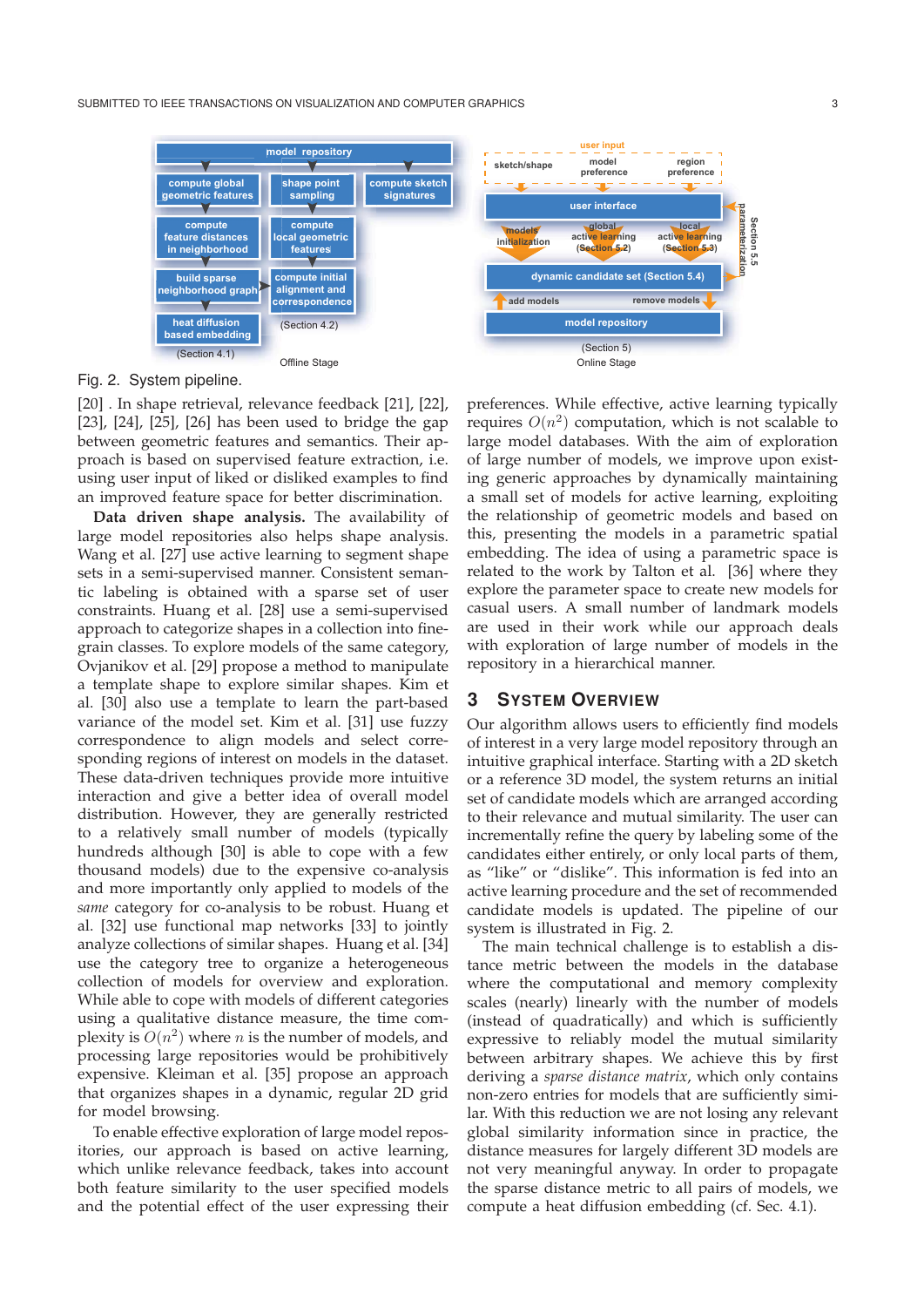To also enable the labeling of local parts of candidate models, we have to establish local correspondences between all the models in the database. Again, we reduce the computational complexity from quadratic to linear by propagating correspondence maps through a sparse similarity graph (cf. Sec 4.2). Notice that all the distance and correspondence computation is performed in an offline preprocessing step and does not slow down the interactive exploration.

In the online stage, when the user draws a 2D sketch (or provides a 3D reference model), sketchbased [8] (or model-based [6]) shape retrieval techniques return a number of models similar to the input. Active learning is used to iteratively refine the obtained candidate models. To deal with a large number of models, a dynamic subset of relevant models is maintained. Models are organized in a 2D parametric space based on their mutual similarity so that the overall distribution of models can be perceived at a glance, which helps the user to better understand the distribution of relevant models and enter their preference (Sec. 5).

## **4 SCALABLE MODEL SIMILARITY METRICS**

For each model in the repository global and local metrics are precomputed, along with the sparse relationship between similar models.

### **4.1 Global Similarity Metrics**

To make the global query operations effective, we use a global similarity matrix to represent the relationship between pairs of models. But to also guarantee efficiency, we only explicitly calculate similarities for models that are sufficiently similar, leading to a highly sparse matrix which is precomputed in the offline stage. In the online stage, we also propose cross voting for effective retrieval.

In this work, the light field descriptors (LFD) [6] are used as global features as they are known to be well suited for model retrieval [37]. Recent descriptors such as Heat Kernel Signatures are insensitive to isometric deformation, however such descriptors generally assume manifold surfaces, whilst many models available are of poor connectivity. To calculate light field descriptors, the models are scaled to fit in a regular dodecahedron and cameras are put in each vertex to get 2D images. Each image is converted into a 47-dimension signature, including Zernike moments and Fourier descriptors. The 20 images from a particular orientation of the dodecahedron form a complete set of descriptors to represent the model for this orientation. The light field distance between a pair of models is defined as the  $L_1$  vector distance between the signatures after an optimal rotation is applied, making it robust to rotations [6].

Finding close models in the light field distance is expensive as thousands of combinations are considered

for each pair of models. We propose a simple and efficient heuristic to suggest similar models. Based on the assumption that similar 3D models have well matched 2D views, we put signatures of every view of every model in a kd-tree and use it to efficiently suggest potential models for calculation of the light field distance. For each image of one model  $M_i$ , we find the nearest  $k$  images ( $k = 6$  in our experiments) using the  $L_1$  metric in the kd-tree, and take their corresponding models  $M_i$  as candidates. The light field distances between  $M_i$  and each  $M_i$  are calculated. Notice that the number of models  $M_i$  that need to be compared to  $M_i$  is typically much smaller than the theoretical maximum of  $20 \times 6 = 120$  since several models appear multiple times in the k-nearest signatures lists. For each  $M_i$  we eventually keep the  $k$ closest models based on the light field distances. For the model pair  $M_i$  and  $M_j$ , we add both entries  $(i, j)$ and  $(j, i)$  in the sparse light field distance matrix  $S_d$ , leading to a symmetric matrix. The non-zero entries in  $S_d$  form a sparse graph  $G_d$  with edges connecting similar models. We further define the similarity matrix as follows:

$$
W(i,j) = \exp\left\{-\frac{S_d(i,j)^2}{\sigma_1^2}\right\},\tag{1}
$$

where  $\sigma_1$  is a scale parameter ( $\sigma_1$  = 4000 is used throughout the paper). This gives a normalized similarity with 1 representing identical LFD and close to 0 if models are sufficiently different.

To quickly estimate the distance between an arbitrary pair of models, we follow the diffusion framework [38] which gives an optimal low-dimensional heat diffusion embedding as follows. Given the similarity matrix W representing the (unnormalized) transit probability between models, we first define  $D =$  $diag(\sum_j W_{ij})$  and the normalized matrix Z is defined<br>as  $D^{-1}W$ , As discussed in [38], Z is similar to the real as  $D^{-1}\tilde{W}$ . As discussed in [38], Z is similar to the real symmetric matrix  $D^{-\frac{1}{2}}WD^{-\frac{1}{2}}$ , thus the eigenvalues of matrix Z are real values. With the normalization, the eigenvalues are distributed as  $1 = \lambda_0 \geq \lambda_1 \geq$  $... > 0$ . The eigenvector  $v_0$  corresponding to the first eigenvalue  $\lambda_0$  is a vector containing identical entries. Discarding  $v_0$  corresponds to shifting the center of gravity of each model to the origin such that the diffusion coordinates  $\phi_i$  for model  $M_i$  are obtained by taking the eigenvectors corresponding to the  $l$  largest eigenvalues:

$$
\phi_i = (\lambda_1^t v_1(i), \lambda_2^t v_2(i), ..., \lambda_l^t v_l(i)),
$$
 (2)

where  $v_j(i)$  is the i<sup>th</sup> component of  $v_j$ , t is the timescale of diffusion analysis and l determines the timescale of diffusion analysis, and  $l$  determines the dimension of the embedding space.  $t = 10$  and  $l = 50$ are used in all our experiments. The diffusion distance between two models  $M_i$  and  $M_j$  is then defined as the Euclidean distance in the embedding space  $d(i, j) =$ <br> $\mathbb{R}^d$   $\rightarrow$   $\mathbb{R}^d$ . With the embedding space precomputed  $\|\phi_i - \phi_i\|_2$ . With the embedding space precomputed, the diffusion distance is efficient to calculate. The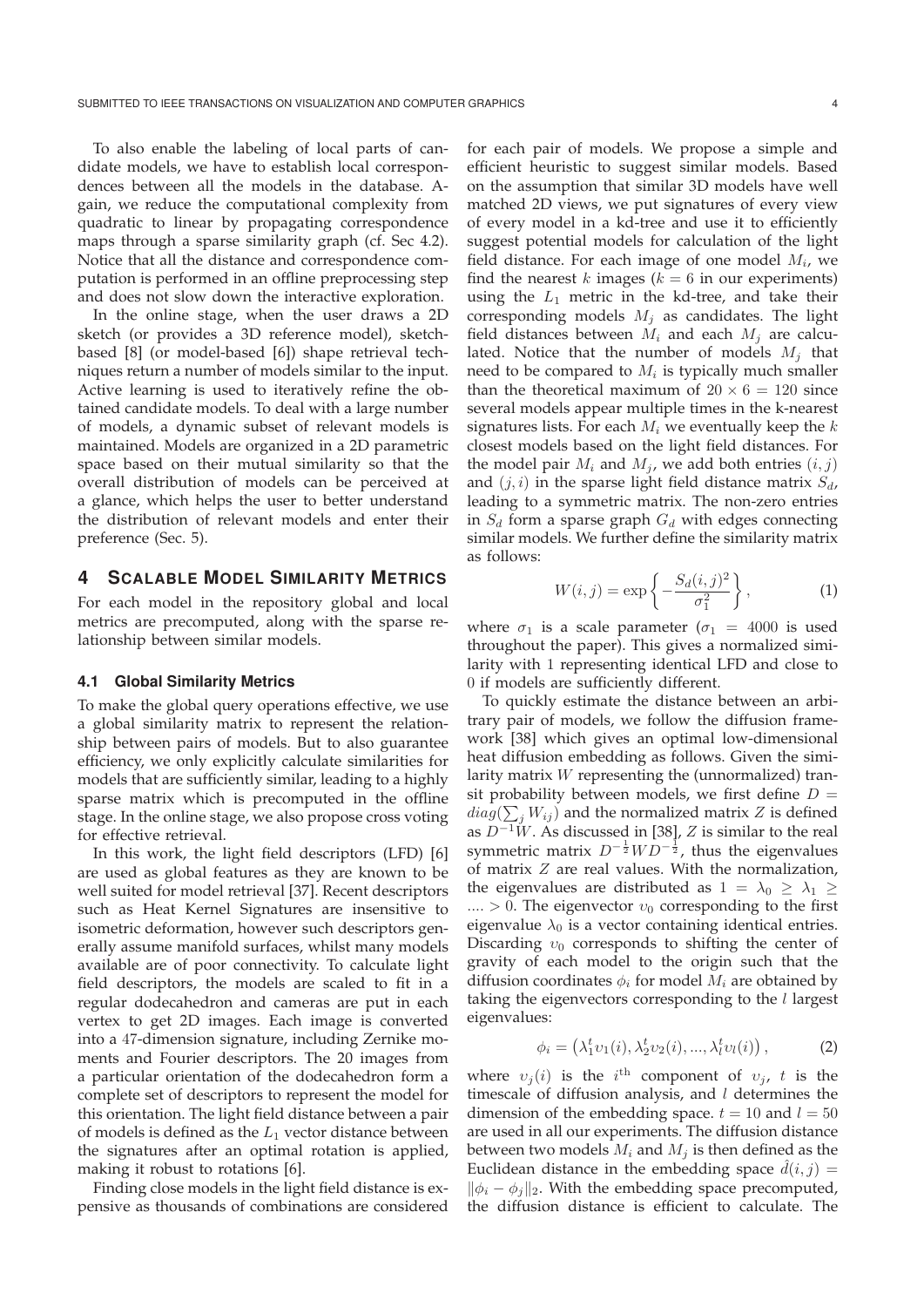

Fig. 3. Precision-recall curves of different shape features on the Princeton Shape Benchmark.



Fig. 4. Preprocessing times using original LFD (blue) and heat diffusion embedded LFD (green).

nearest neighbors in the diffusion distance can be efficiently retrieved using kd-tree acceleration.

We performed quantitative comparisons of different shape descriptors using the retrieval tasks on the Princeton Shape Benchmark [37] with ground truth labels (Fig. 3). The precision-recall (PR) curves of the original light field descriptors (LFD), our heat diffusion accelerated embedded LFD, spherical harmonic descriptors (SHD) and the degree of separation (the number of edge hops between models) in the categorization tree (CT) [34] are shown. CT is more suitable for the exploration and quality measurement of heterogenous models and does not work particularly well for such data. Although the original LFD feature is effective for retrieval, distances need to be calculated between every pair of models, which takes quadratic preprocessing time and thus does not scale well to large model repositories. Moreover, it is demanding to store pairwise distances. With  $O(n^2)$ memory cost, ordinary computers are not able to process large repositories. Our heat diffusion embedded LFD has similar performance as the original LFD, but can be calculated much more efficiently (nearly linear preprocessing time), making it suitable for large repositories, as shown in Fig. 4. Both descriptors are significantly better than SHD.

In the online stage, the user starts by giving some initial input to express their desired target. This can be a similar model or a rough sketch [39]. As will be shown later, even if the example model or sketch is quite far from the models of interest, our active learning approach is able to find the models with a small

| Example                   | Directly $(\% )$ | With Cross Voting $(\%)$ |
|---------------------------|------------------|--------------------------|
| Chairs (Fig. 1)           | 53.5             | 70.5                     |
| Humans (Fig. 11)          | 55.0             | 64.0                     |
| Quadrupeds (Fig. 11)      | 13.0             | 29.5                     |
| Cars (Fig. $11$ )         | 85.0             | 91.0                     |
| Fighters (Figs. 9 and 12) | 52.0             | 64.5                     |
|                           |                  |                          |

Comparison of the precision of the initial retrieval results either directly or after using cross voting.

effort of user interaction. <sup>K</sup> (typically 200 depending on the number of models of interest) good matches are retrieved for exploration. As initial retrieval is not very robust, 2<sup>K</sup> models closest in sketch (or geometric feature) are first returned with a similarity score  $h(i)$  representing how well the model matches the input, which may not be an accurate representation of similarity. Under the assumption that geometrically similar models have similar similarity scores and the majority of the models returned are correct, we propose a cross voting algorithm that produces the refined score  $S(i)$  as the average of scores of similar models  $h(j)$ , weighted by similarity derived from the diffusion distance  $\tilde{d}(i, j)$ ,

$$
S(i) = \sum_{j} h(j) \exp\left\{-\frac{\hat{d}(i,j)^2}{\sigma_2^2}\right\},\tag{3}
$$

with  $\sigma_2$  = 0.001 in our experiments. In principle all the 2<sup>K</sup> models are considered; however, due to the local support nature of the weights, only those models in the local neighborhood of model  $i$  in the feature space are effective. We keep  $K$  models with the largest refined score for subsequent consideration. An example is given in Fig. 5 where the top row shows the initial matches based on the drawn sketch (car), and the second row based on the refined score, both in descending order of the similarity scores. The effectiveness of cross voting is also quantitatively evaluated by measuring the precision (the percentage of correct models) in the K initially retrieved models from our large repository containing over 100<sup>K</sup> models, either directly or with cross voting. The recall is not feasible to obtain as assigning ground truth labels for all the models is impractical. As shown in Table 1, the precision improves significantly with cross voting.

## **4.2 Local Similarity Metrics**

Global properties provide a useful tool to measure the similarity of the whole models. In addition, local similarity helps to fine-tune the active learning based on local features. As before, we directly compute fuzzy correspondence only for similar models (Sec. 4.2.1) and the information is then propagated to an arbitrary pair of models. This ensures efficiency but also helps to improve robustness. The local correspondence is propagated using an augmented local graph with increased connectivity to ensure robust propagation (Sec. 4.2.2). This is then used to propagate user selected local regions to similar models, which are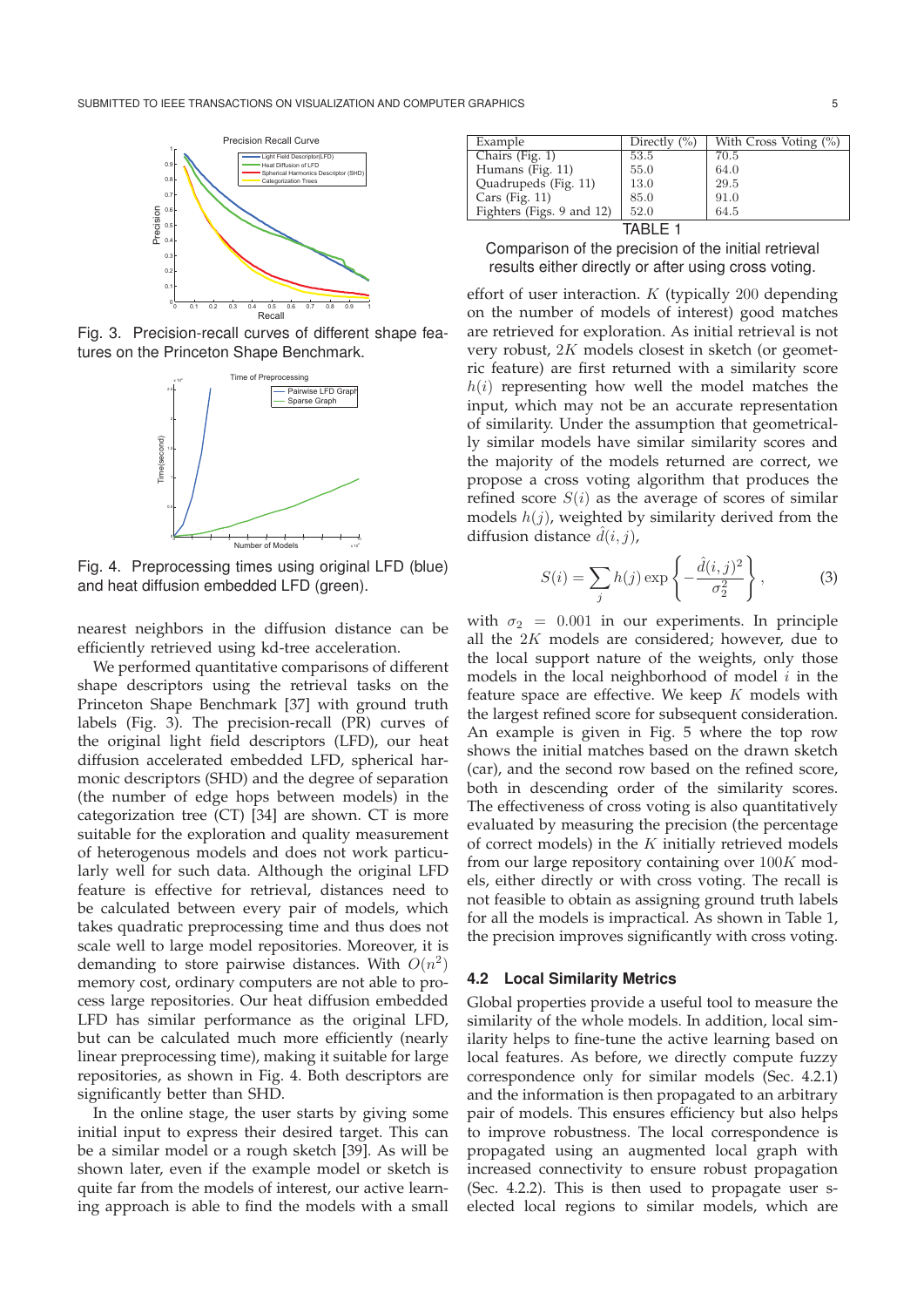

Fig. 5. The obtained models without (top row) and with (bottom row) cross voting.

further refined using a Markov Random Field (MRF) approach (Sec. 4.2.3).

#### *4.2.1 Alignment and Fuzzy Correspondence*

We compute fuzzy correspondence between models based on the initial co-alignment derived from the light field calculation. We first apply furthest point sampling on each model using Euclidean distances to obtain  $m$  points ( $m = 256$  in our experiments), and scale the model to fit within a unit bounding sphere. Euclidean distance is used for both efficiency and robustness to non-manifold meshes. Rigid transforms that give small distances of light field signatures (following the calculation of light field descriptors) are used as candidates, and the alignment is obtained by finding the transform with the minimal overall distance between sample points.

Given two models, namely  $M_{src}$  and  $M_{tat}$ , for every sample point  $p_i$  on  $M_{src}$ , we can find a nearest point  $\bar{p}_{t_i}$  on  $M_{tqt}$  according to the initial alignment from the light field matching. We estimate a fuzzy distribution of correspondence for each vertex. The basis vector  $f_i$  for source vertex  $i$  is a Kronecker delta function  $f_i(p_k) = \delta_{ik}$ , which is 1 for  $k = i$  and 0 otherwise. The corresponding distribution on  $M_{tgt}$  is estimated based on geometric and feature closeness. For any sample point  $\bar{p}_k$  on  $M_{tgt}$  within a sphere centered at  $\bar{p}_{t_i}$  (with a radius of 0.15 in our experiments) the unnormalized correspondence response is calculated as:

$$
\bar{f}_i(\bar{p}_k) = G(\bar{p}_k; \bar{p}_{t_i}) S(\bar{p}_k; p_i), \tag{4}
$$

where  $G(\bar{p}_k; \bar{p}_{t_i})$  is based on geometric closeness to the estimated target, and  $S(\bar{p}_k; p_i)$  is based on feature closeness to the source point. We define

$$
G(\bar{p}_k; \bar{p}_{t_i}) = \exp\left\{-\frac{\|\bar{\mathbf{p}}_k - \bar{\mathbf{p}}_{t_i}\|^2}{\sigma_3^2}\right\},\tag{5}
$$

$$
S(\bar{p}_k; p_i) = \exp\left\{-\frac{\|\bar{\mathbf{s}}_k - \mathbf{s}_i\|^2}{\sigma_4^2}\right\},\tag{6}
$$

where  $\|\cdot\|$  is the  $L_2$  norm,  $\bar{\mathbf{p}}_i$  is the geometric coordinates of vertex *i* on  $M_{src}$  and  $M_{tgt}$  respectively, and  $s_i$ and  $\bar{\mathbf{s}}_i$  are the geometric feature vectors at vertex  $i$  on  $M_{src}$  and  $M_{tat}$ . We use unique shape context [40] due to its distinctiveness, and the distribution  $\bar{f}_i$  is then normalized to sum to one. The unique shape context captures sufficient local geometric information despite a sparse sampling.  $\sigma_3 = 0.4$  and  $\sigma_4 = 7$  are used in our experiments.

Given each basis vector  $f_i$  on  $M_{src}$ , the mapped distribution  $f_i$  on  $M_{tqt}$  can be calculated using Eqn. 4. The fuzzy correspondence map  $T_{src \rightarrow \textit{tgt}}$  maps an arbitrary distribution on  $M_{src}$  to a distribution on  $M_{tqt}$ . Assuming this mapping is linear, it satisfies

$$
T_{src \to \mathit{tgt}}(f_1, f_2, \cdots, f_m) = (\bar{f}_1, \bar{f}_2, \cdots, \bar{f}_m), \qquad (7)
$$

where  $T_{src \rightarrow tgt}$  is the matrix representing the mapping,  $f_i$  and  $\bar{f}_i$  are column vectors,<br> $(f_1, f_2, \dots, f_m)$  and  $(\bar{f}_1, \bar{f}_2, \dots, \bar{f}_m)$  form two  $(f_1, f_2, \dots, f_m)$  and  $(f_1, f_2, \dots, f_m)$ matrices. Since  $(f_1, f_2, \dots, f_m)$  is an identity matrix,  $T_{src \to tgt} = (\bar{f}_1, \bar{f}_2, \cdots, \bar{f}_m)$ . Given a subset of sample points  $\gamma$  on  $M_{src}$ , a distribution function f can be defined as a vector with  $f(i)=1$  if  $p_i \in \gamma$  and  $f(i)=0$  otherwise. The corresponding distribution vector  $\bar{f}$  on  $M_{tgt}$  can be obtained as  $\bar{f} = T_{src \to tg} f$ . If an edge exists in the sparse graph  $G_d$  between a pair of models  $M_i$  and  $M_j$  we precompute  $T_{i\rightarrow j}$  and  $T_{j\rightarrow i}$ in the offline stage.

## *4.2.2 Correspondence Propagation using* N*-order Graph*

During the interactive exploration, a set of  $K$  models are maintained as active candidates. A subgraph G of the global sparse graph  $G_d$  is then extracted from the database, keeping those vertices corresponding to models in the active candidate set and their adjacent edges. As establishing correspondences between significantly dissimilar models would be unreliable, we rather propagate fuzzy correspondences calculated for neighboring models (as in the previous subsection). However, when the path connecting two models is too long, the propagation quality may also drop. We thus propose to augment the subgraph  $G$  to obtain a graph  $G$  with stronger connectivity to robustly propagate fuzzy correspondence between models. Let us denote by  $V$  the nodes of  $G$ . For a given source node  $s$ , the order of a vertex  $v$  is defined as the length of the shortest path from v to s. An N-order graph  $G_s$  w.r.t. the source *s* satisfies that for every node  $v \in V$ , there exists a path  $P$  from  $v$  to  $s$  with its length (the number of edges)  $|\mathcal{P}| \leq N$ .

We use a greedy approach to incrementally add new edges to G. For this purpose, the order of each node can be obtained by breadth-first traversal from s. We maintain two sets of nodes  $V_1$  with all the nodes of order less than  $N$  and  $V_2$  with all the nodes of order more than N. We find  $v_i \in V_1$  and  $v_j \in V_2$  such that the light field distance between  $v_i$  and  $v_j$  is minimum. Light field distances are only calculated on a candidate set of pairs which are efficiently obtained using diffusion distances. After adding the edge  $(v_i, v_j)$ , the node orders are updated. We compute the fuzzy correspondence map between  $v_i$  and  $v_j$  directly using the method in Sec. 4.2.1. Since adding the edge  $(v_i, v_j)$ makes  $v_i$  of order N or less,  $v_i$  (possibly also some of  $v_j$ 's neighbors) will be removed from  $V_2$ . With at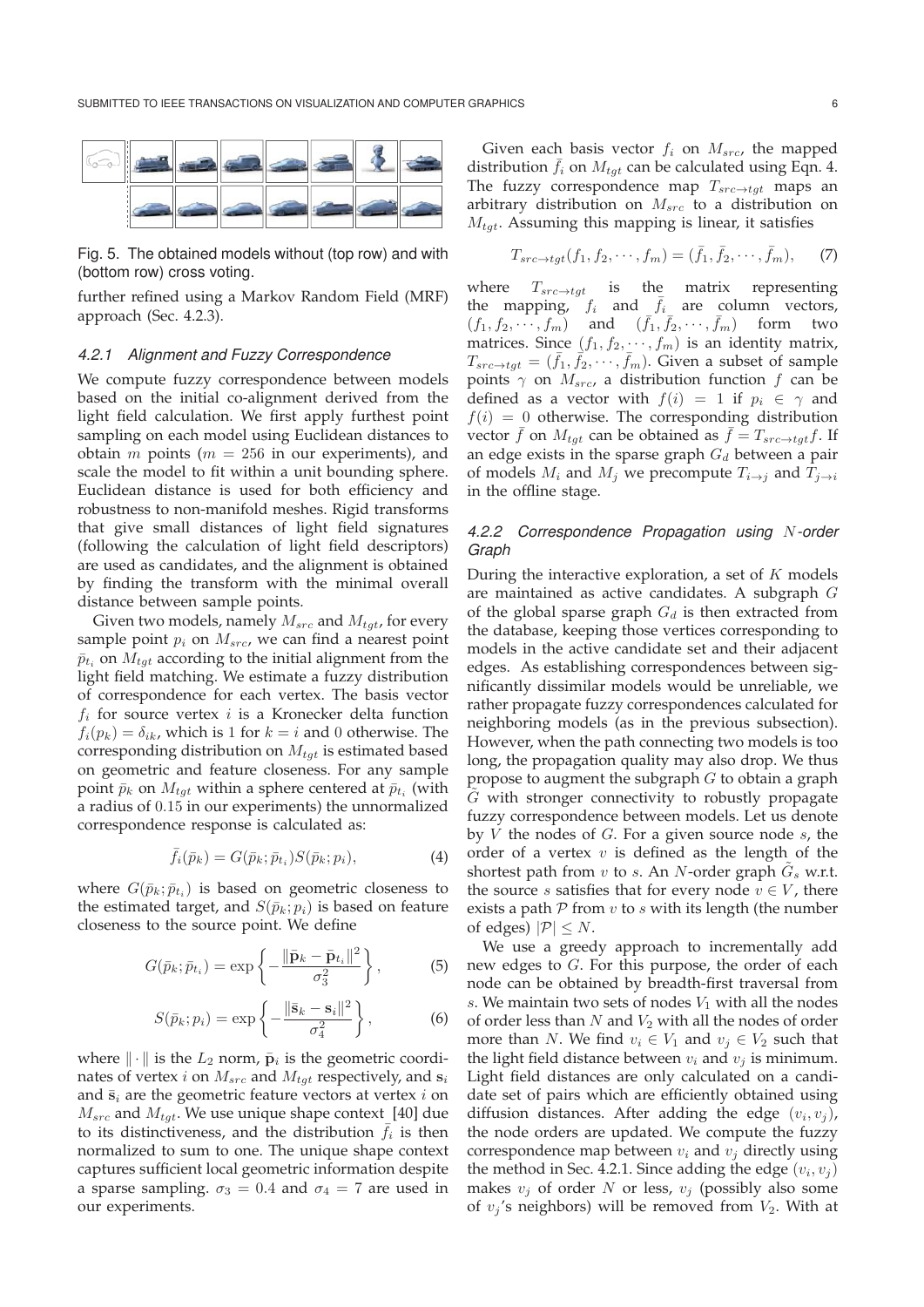

Fig. 6. An example demonstrating local correspondence. (a) an engine selected by the user from one model. (b-d) Corresponding regions in another model using thresholding of fuzzy correspondence response, with only geometric closeness (b), feature closeness (c) and both (d). (e) the final region after the MRF-based optimization.

most  $|V_2|$  iterations, the set of  $V_2$  will become empty and the obtained graph is N-order.

Given a shortest path  $p : s, i_1, i_2, \ldots, i_u$  of length  $u$ , we can obtain the propagated correspondence map

$$
T_{s \to i_u} = T_{i_{u-1} \to i_u} \dots T_{i_1 \to i_2} T_{s \to i_1}.
$$
 (8)

As demonstrated later, setting  $N$  too large or too small both lead to less robust results.  $N = 2$  generally works well and is used in our experiments.

### *4.2.3 Part Selection Propagation*

To allow local active learning, user selection is propagated to other models as follows. When the user selects a part on a model  $M_{src}$ , we take  $M_{src}$  as the source node to build an N-order graph and obtain the propagated fuzzy correspondence map  $T_{src \rightarrow tgt}$ to any model  $M_{tot}$  in the current set. The selected region is represented as the source distribution  $f_{src}$ with 1 representing selected sample points and 0 unselected. The target distribution is simply obtained as  $f_{tgt} = T_{src \rightarrow tgt} f_{src}$ .  $f_{tgt}$  is a fuzzy selection and to obtain a discrete label  $l_p$  for each sample point p on  $M_{tqt}$  with  $l_p = 1$  representing selected points and 0 otherwise, we use a Markov Random Field (MRF) that minimizes the following energy, taking into account both the local probability and the spatial closeness:

$$
E(L) = \sum_{p} D_p(l_p) + \sum_{\{p,q\}} V_{pq}(l_p, l_q), \tag{9}
$$

where  $L = \{l_p | p \in P\}$  represents an assignment of labels and  $P$  is the set of sample points. The first term sums over all the sample points  $p \in P$  with the penalty being the uncertainty of assigning label  $l_p$  to the sample point p, which is defined as  $D_p(l_p = 0) =$  $\min(f_{tgt}(p), 1)$ , and  $D_p(l_p = 1) = \max(1 - f_{tgt}(p), 0)$ . The second term is a regularization term that conceptually sums over all pairs of sample points  $\{p,q\}$ defined as  $V_{pq}(l_p, l_q) = \exp \left\{ \frac{-d(p,q)^2}{\sigma_0^2} \right\}$  $\left\{ (l_p - l_q)^2 \right.$  Due to the Gaussian local support nature of the weight function, only neighboring samples need to be considered in practice.  $d(p, q)$  is the Euclidean distance between sample points *p* and *q*, and  $\sigma$ <sub>5</sub> = 0.15 is used in our experiments. The MRF-based optimization is efficiently solved using graph cut [41].

An example in Fig. 6 demonstrates local correspondence. The user selects an engine region on a plane model (a), and the corresponding regions on another plane model obtained by thresholding fuzzy correspondence responses are shown in (b-d). Using geometric closeness in Eqn. 4 alone, the obtained region in (b) does not align with the actual engine. Using features alone, the obtained region in (c) spreads over the plane including part of the engine on the other side. Using both geometric and feature closeness (d), the engine is correctly mapped. The result is further improved by using the MRF-based optimization (e). In this case, a small wheel part is successfully removed from the corresponding region.

# **5 ACTIVE LEARNING BASED EXPLORATION**

To effectively explore models in a large database, we use an active learning approach to iteratively refine the results based on user input. Unlike traditional active learning, our approach allows users to choose *models* or *parts* that they like or dislike, and retrieves and presents the updated set of suitable models at interactive rate. We first build an augmented local graph with sufficient connectivity to ensure robust active learning and visualization (Sec. 5.1). The user is allowed to specify their preference either based on whole models or selected parts. Global active learning is used to improve retrieved models based on whole models whereas local active learning is used for using exploiting local preference information. Details of global and local active learning are then given in Secs. 5.2 and 5.3 respectively. At any time we maintain a dynamic set  $\tau$  of candidate models, starting with those returned from the initial search, which permits efficient exploration of the model database (Sec. 5.4). The user interface organizes the retrieved models in a 2D parametric domain, with the most relevant models emphasized. Thus the user can easily capture the overview of the relevant models, making user preference specification more efficient (Sec. 5.5).

## **5.1 Augmented Local Graph**

Given the dynamic set of models  $\tau$  and the existing edges from the global database (the sparse graph  $G_d$ ), as shown later in the section, we need a sufficiently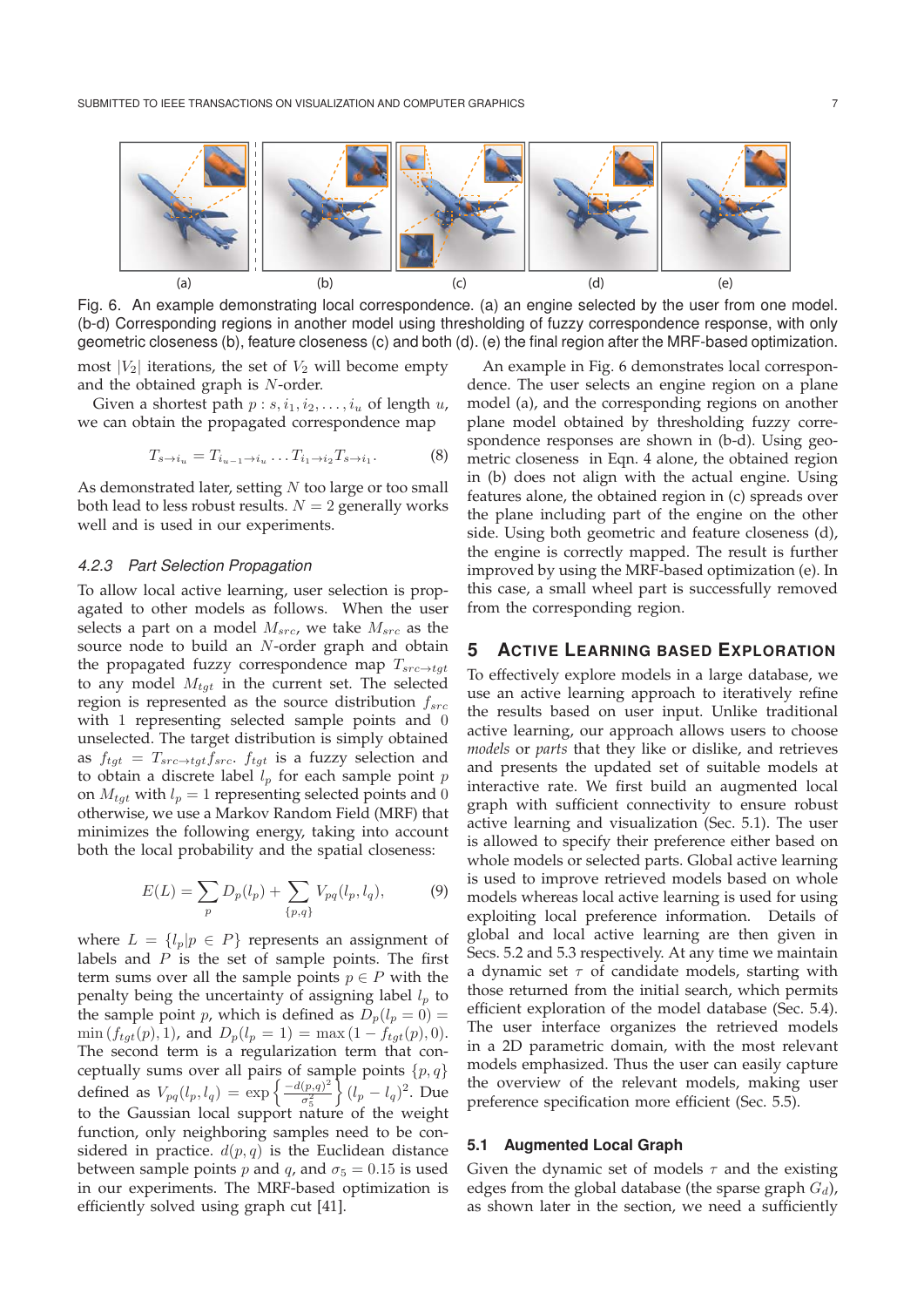well connected graph to allow efficient active learning and embedding for visualization. Let us denote  $G<sub>\tau</sub>$  as the subgraph of  $G_d$  containing nodes in  $\tau$  and edges involving nodes in  $\tau$ . We first augment the local graph  $G<sub>\tau</sub>$  with additional edges such that every model has at least  $\overline{k}$  neighbors ( $\overline{k} = 4$  is used in experiments).<br>This is achieved by checking each model in turn and This is achieved by checking each model in turn and adding edges to the closest models according to the diffusion distance (due to its efficiency). After this, the obtained graph may still have multiple disjoint components. We use Prim's algorithm to construct a minimal spanning tree which connects the components. Edges are added incrementally between that pair of models belonging to different connected components with the minimal diffusion distance, until the graph is connected. We denote the augmented graph  $\bar{G}_{\tau} = (\bar{V}_{\tau}, \bar{E}_{\tau})$ , where  $\bar{V}_{\tau}$  is the node set and  $\bar{E}_{\tau}$  is the edge set. In practice only a small number of auxiliary edges are added which does not have significant effect on the performance.

# **5.2 Global Active Learning**

Let us denote  $y_i$  as the preference for the  $i^{\text{th}}$  model in the current model set  $\tau$ .  $y_i = 1$  (or 0) means the user likes (or dislikes) the model in this exploration. We relax  $y_i$  to be a real variable [17]. And denote **y** to be the vector of  $y_i$ 's. Similar models usually have similar preference values. Global active learning finds a labeling by finding **y** that minimizes the following global energy over the augmented graph  $\overline{G}_\tau$ :

$$
E_{\bar{G}_{\tau}}(\mathbf{y}) = \frac{1}{2} \sum_{i,j:(i,j) \in \bar{E}_{\tau}} w_{ij} (y_i - y_j)^2, \qquad (10)
$$

where  $w_{ij}$  is the similarity between models  $M_i$  and  $M_j$ , as defined in Eqn. 1. The solution of Eqn. 10 is a harmonic field, which can be efficiently obtained by solving a linear system. When the user selects the liked and disliked models, the operation defines the Dirichlet boundary condition of the harmonic field.

#### **5.3 Local Active Learning**

To give the user more flexibility, we further propose local active learning which allows the user to select some part of a model and indicate whether this part is liked or not. Assuming model  $M_i$  is selected, for any model  $M_i$  we obtain the label on the model  $M_i$  using the maps  $T$  described in Sec. 4.2 which effectively selects a set of sample points on  $M_i$ . In order to measure the similarity between the selected part on  $M_i$  and corresponding part on  $M_i$ , we take precomputed shape context signatures [40] for *selected* sample points on models  $M_i$  and  $M_j$ , which are denoted as  $C_i$  and  $C_j$ . Both matrices are of size  $m \times q$ , where m is the number of sample points and  $q$  is the dimension of the feature. The matrix entries are zeros for those rows related to unselected sample points. The feature



Fig. 7. Global (top row) vs. local (bottom row) active learning: models in descending order of preference  $y_i$ . distances between the fuzzy correspondence regions are calculated as

$$
\bar{d}(i,j) = ||T_{i \to j} \mathbf{C}_i - \mathbf{C}_j||_F, \tag{11}
$$

where  $\|\cdot\|_F$  is the Frobenius norm of the matrix. From the function map point of view [42], the signatures are the functions defined on the sampling points and  $T_{i\rightarrow j}$  is the function map. The bases are the indicator functions on the sampling points. If two models do not have a corresponding part, the shape context signatures will be very different. So the  $d(i, j)$  will<br>be large. We add the following local energy terms to be large. We add the following local energy terms to the function to be minimized (Eqn. 10):

$$
E_L(y) = \frac{1}{2} \sum_j \exp\left\{-\frac{\bar{d}(i,j)^2}{\sigma_6^2}\right\} (y_j - v_j)^2, \quad (12)
$$

where  $v_j$  is 1 if the user likes the part (that penalizes small values) and 0 otherwise.  $\sigma_6 = 6$  is used in experiments. Global preference is usually used along with local preference, and we thus minimize  $E_{\bar{G}_{\tau}} + E_L$ , which leads to a linear system that can be efficiently solved. An example is given in Fig. 7 showing the preferred models after selecting one chair globally (top row) or locally in the back of the chair, as highlighted (bottom row). Local active learning is more effective in expressing the preference for local regions, as the results show more chairs that have the similar back.

## **5.4 Dynamic Set**

Since the model repository can be very large, direct application of active learning to the whole data set is prohibitively expensive. Our solution is to instead maintain a small dynamic set  $\tau$  containing a subset of  $K$  models. In each interaction step, we propagate the user interests to the whole repository by allowing new relevant models to be added and irrelevant models to be removed dynamically.

After each interaction, we propagate the preference field y<sup>i</sup> to the neighboring models in the *global* repository. For each model in  $\tau$ , we find  $k$  nearest models in the diffusion distance, accelerated using a kd-tree. We take  $k = 10$  in this work. Assuming model  $M_j$  is one of the neighbors of model  $M_j \in \tau$  currently is one of the neighbors of model  $M_i \in \tau$  currently being considered, the propagated preference value is defined as  $p_{i\to j} = y_i \exp\left\{-\frac{\tilde{d}(i,j)^2}{\sigma_i^2}\right\}$ }, where  $\tilde{d}(i, j)$  is the diffusion distance between  $M_i$  and  $M_j$ .  $\sigma_7 = 0.01$ in our experiments. The total propagated value for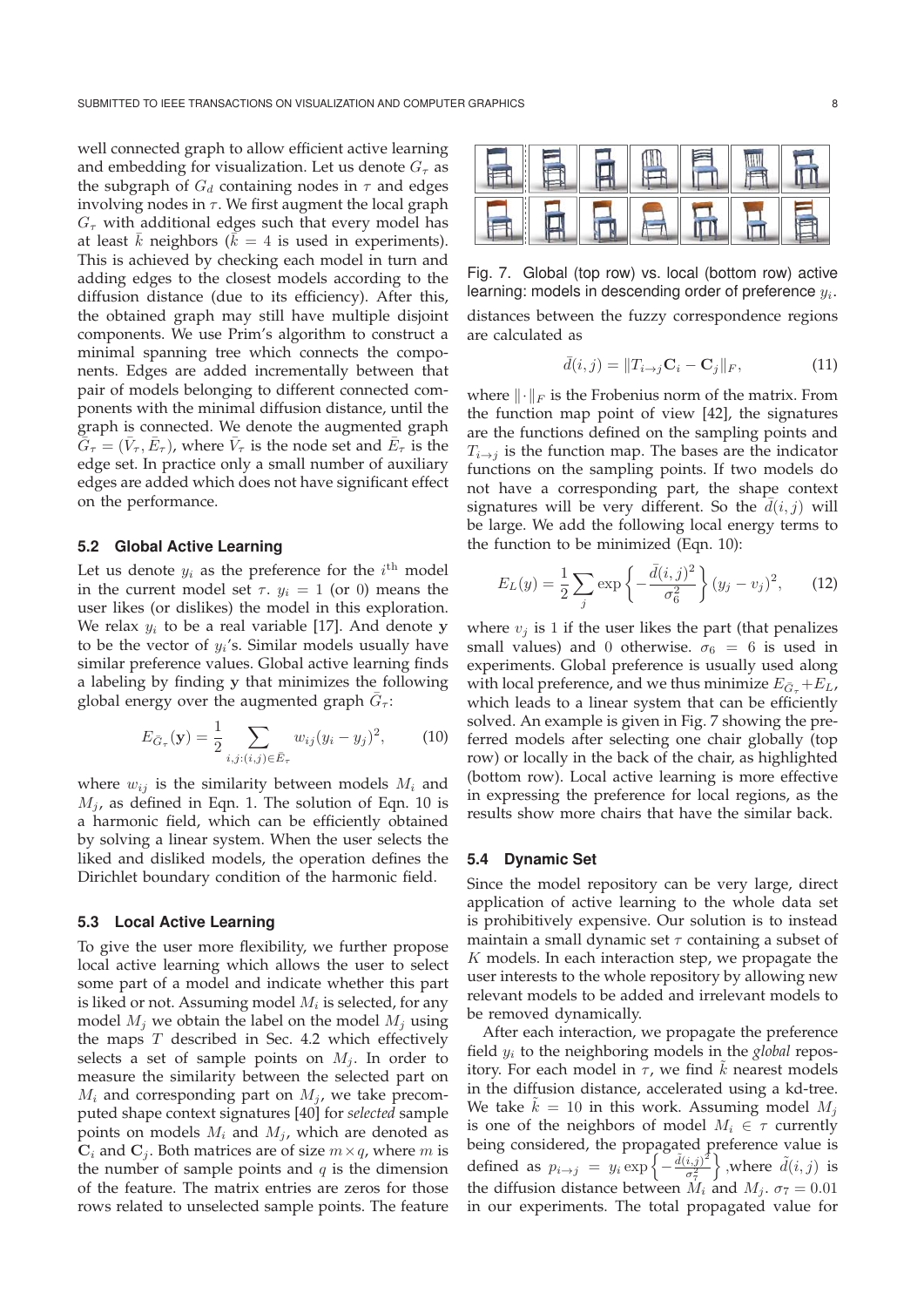$M_j$  is the sum of propagation received from all the neighbors in  $\tau$ , i.e.  $p_j = \sum_{i:M_i \in \tau} p_{i \to j}$ .<br>The dynamic set = is first undertaken

The dynamic set  $\tau$  is first updated by adding  $T$ new models with the largest propagated values. We set  $T = \frac{K}{4}$  in our experiments, where  $K = |\tau|$  is<br>the size of the dynamic set Civen the same user the size of the dynamic set. Given the same user preference as boundary conditions, we obtain the updated preference values by minimizing the active learning energy  $E_{\bar{G}_{\tau}}$  or  $E_{\bar{G}_{\tau}} + E_L$  like described in the previous section. The models with lowest values except for the user labeled ones will then be removed. This maintains a consistent number of active models and ensures interactive performance. While previous co-analysis based exploration methods may be able to handle a repository containing  $K$  models, they are not directly applicable because the dynamic set is updated after each user interaction, and such methods typically require minutes for pre-processing, given a new set of models. Also, most methods are designed for models of the same category which is not generally satisfied for  $\tau$ .

### **5.5 User Interface Design**

In order to present the active set of candidate models to the user in a way that intuitively conveys the current state of the exploration session, we develop a user interface that is designed to provide as much information as possible without generating excessive visual clutter. Our interface concept is based on presenting the 3D models over a 2D plane while their relative position and size encode their similarity and relevance respectively.

*Position:* When the user is confronted with an unsorted set of candidates, it is difficult to obtain a structured assessment of what types or classes of models are available. Hence, we determine the relative position of the models such that similar models are grouped closer together. This can be achieved by applying the Isomap [43] algorithm to compute a 2D embedding of the models that locally preserves their relative distances from the light field descriptor space.

*Size:* To express the different degrees of relevance for the refinement of the exploration, we scale the models according to their preference but also by their potential to have significant impact on the candidate set update when they are labeled as "like" or "dislike". For this we use a measure for the risk of misclassification (= uncertainty), and the risk of each model is defined as the modified total risk when the model is assigned a label. The labeling of low-risk models by the user has more impact on the exploration than the labeling of high-risk models since for high-risk models the labeling is uncertain while lowrisk models more effectively reduce the ambiguity among the candidates. Hence we display models with high preference and low risk larger. More specifically,



Fig. 8. The parameter space for visualization. Each red dot corresponds to a model and blue circles indicate representative models and their sizes.



Fig. 9. Exploration of fighters. (a) alignment with  $N =$ 2, (b) alignment with  $N = 5$ , (c) direct model alignment vs. via an intermediate model. The solid red rectangle corresponds to the dashed red rectangle when zoomed in with more models revealed.

given a label assignment  $L$ , the risk is defined as

$$
R(y) = \sum_{i} \sum_{v_i=0,1} [sgn(y_i) \neq v_i] p(y_i|L), \qquad (13)
$$

where  $sgn(x)$  is 1 if and only if  $x > 0.5$ ,  $\lceil \cdot \rceil$  is 1 if the condition is true and 0 otherwise,  $p(y_i|L)$  is the probability of  $y_i$  given the label assignment  $L$ . The expected modified risk is

$$
R_i = (1 - y_i)R(y|y_i = 0) + y_iR(y|y_i = 1), \qquad (14)
$$

which considers the expected impact on the risk with the additional preference specified for the model  $i$  [17].  $R_i$  is normalized by linear scaling to [0, 1], denoted as  $\hat{R}_i$ . The size of the model  $M_i$  in the parametric domain is determined by a radius  $r_i$ , defined as  $r_i = r_0 \left( (1 - \lambda) y_i + \lambda (1 - \hat{R}_i) \right)$ , where  $\lambda$  is a constant balancing the weights of both terms ( $\lambda = 0.3$  in experiments),  $r_0$  is a global scaling factor set to 0.3, with the 2D parameter space normalized to  $[-1, 1]^2$ .

*Clustering:* Finally, in particular in large model repositories, we often find a large number of very similar models which can lead to visual clutter, making it difficult for the user to keep a good overview. This is why we apply a clustering scheme that replaces groups of similar models by one representative each. Only if the user zooms in on one of these representatives, the group members are displayed to enable a refined exploration.

We maximize the following function to decide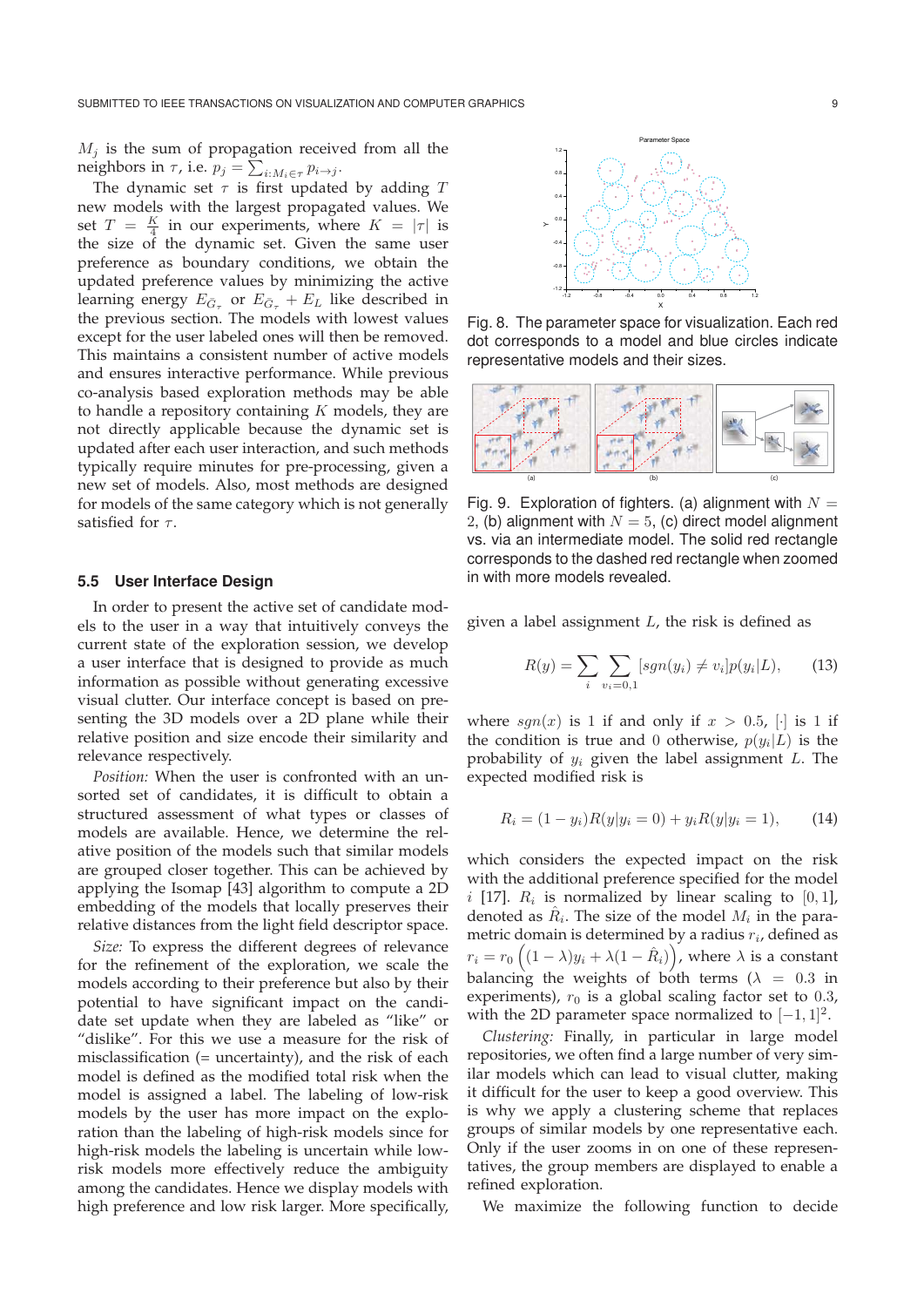| Example                   | $t_q$ (s) | $t_1$ (s) | ĸ   |
|---------------------------|-----------|-----------|-----|
| Chairs (Fig. 1)           | 0.745     | 2.640     | 200 |
| Humans (Fig. 11)          | 0.779     | 1.789*    | 200 |
| Quadrupeds (Fig. 11)      | 0.732     | $1.655*$  | 200 |
| Cars (Fig. 11)            | 0.429     | $0.998*$  | 100 |
| Fighters (Figs. 9 and 12) | 0.756     | 2.940     | 200 |
|                           |           |           |     |

Statistics of different exploration.  $t_q$ ,  $t_l$ : running times with global as well as global and local active learning.

 $K:$  dynamic set size.  $*$  for alignment only.

which models are to be selected for visualization:

$$
E_V(x) = \sum_{i} \left( (1 - \lambda)y_i + \lambda(1 - \hat{R}_i) \right) x_i,
$$
  
s.t.  $\forall i, \sum_{\|\mathbf{P}_i - \mathbf{P}_j\| < r_i + r_j} x_j = 1,$  (15)

 $x_i$  is a 0-1 variable indicating whether the model is selected as a representative for visualization.  $P_i$  is the 2D position of the model  $M_i$  in the parameter space. The constraint  $\|\mathbf{P}_i - \mathbf{P}_j\| < r_i + r_j$  ensures that there is no overlap between two models in the parameter space (and 3D space). This is a 0-1 programming problem which is efficiently solved using a branch-andbound algorithm [44]. It takes less than 0.12 second for all the examples in the paper. The parameterization and representative model selection are illustrated in Fig. 8 (corresponding to the example in Fig.  $1(g)$ ) where each red dot represents a model in  $\tau$  and blue circles indicate the size of the bounding sphere for each representative model. Our method effectively finds representative models without overlapping in space. When the user zooms in, a portion of the 2D parameter domain is mapped to cover the whole view space, by linearly scaling the coordinates. The distances between models become larger. Thus more models can be revealed without overlapping.

## **6 RESULTS**

Our experiments were carried out on a computer with a 2.4GHz Intel E5620 CPU and 16GB memory. Our model repository contains 103, 738 models from the following sources: 18, 312 models from Tsinghua 3D model repositories [45], 10, 911 models from the light field retrieval repository [6], 1, 814 models from the Princeton shape benchmark [37], 1, 200 models from SHREC'12 [46], 380 models from the Princeton shape segmentation benchmark [47]. The remaining models are from Google 3D warehouse [1]. Duplicate models (automatically detected as models with identical shape descriptors) are removed.

**Running times and comparisons.** The one-off preprocessing time for the repository after calculating geometric features is 9, 524 seconds (about 2.65 hours). For a repository with  $n$  models, finding the neighboring models takes  $O(n \log n)$  time and computing the first few eigenvectors of the sparse matrix was performed using the Lanczos algorithm, which takes linear time in the nonzero elements  $(O(n))$ . The preprocessing thus takes  $O(n \log n)$  and can be easily parallelized. This shows that our method scales well with large model repositories. For examples in the paper, the average time of the initial sketch-based retrieval is 1.72s. The total duration of each interactive session using global or local active learning are reported in Table 2. The average time of our global active learning is 0.75s in these examples, and the average time of Leng's relevance feedback method [24] is 1.62s. Note however their method is only for shape retrieval rather than exploration, and does not consider relationship between models.

**Parameter settings.** Our method has a few parameters; the fixed values reported in the paper were found empirically and worked well for all the examples presented. The only adjustable parameter is the number of models  $K$  in the dynamic set (200 by default), which is specified by the user depending on how much model variation the user prefers to exhibit at the same time. As shown in Fig. 10, with increasing  $K$ , more variation of models from the repository are presented, while the number of models displayed is more or less fixed, because this is restricted by the limited screen space. These examples also show that our system generally performs well for a wide range of K. The numbers of examples in the paper are reported in Table 2. The running time increases with the size of the dynamic set but for all the examples in the paper it takes less than <sup>3</sup> seconds and so is well suited for interactive exploration.

We demonstrate the effectiveness of our method by exploring various models of interest (Figs. 1, 11, 12). Liked (disliked) models specified by the user are highlighted in green (red). The user may also select some region of a model and express their preference. Models are placed in the 2D parametric space with important models (those the user likes most or most useful for active learning) shown bigger in the exploration. Only representative models are rendered and the user is also allowed to zoom in at some local region such that more models are revealed. For the initial exploration, the original orientation of the models is used for rendering as it is less reliable to establish correspondence between significantly different models. To provide more aesthetically pleasing rendering, the models in the repository have correct "up" direction, which may come from the original source, can be automatically computed [48] or specified manually when the repository is compiled. In later stages of interaction, the alignment between models are used so that they can rotate consistently. We use the selected model (for local active learning), or the model with the minimal overall diffusion distances to other models in  $\tau$  (for global active learning) as reference and align all the other models to it.

Fig. 9 shows an example of exploring fighters. With a couple of active learning steps the rendered models are all fighters. However, alignment obtained using local correspondence works much better when the N-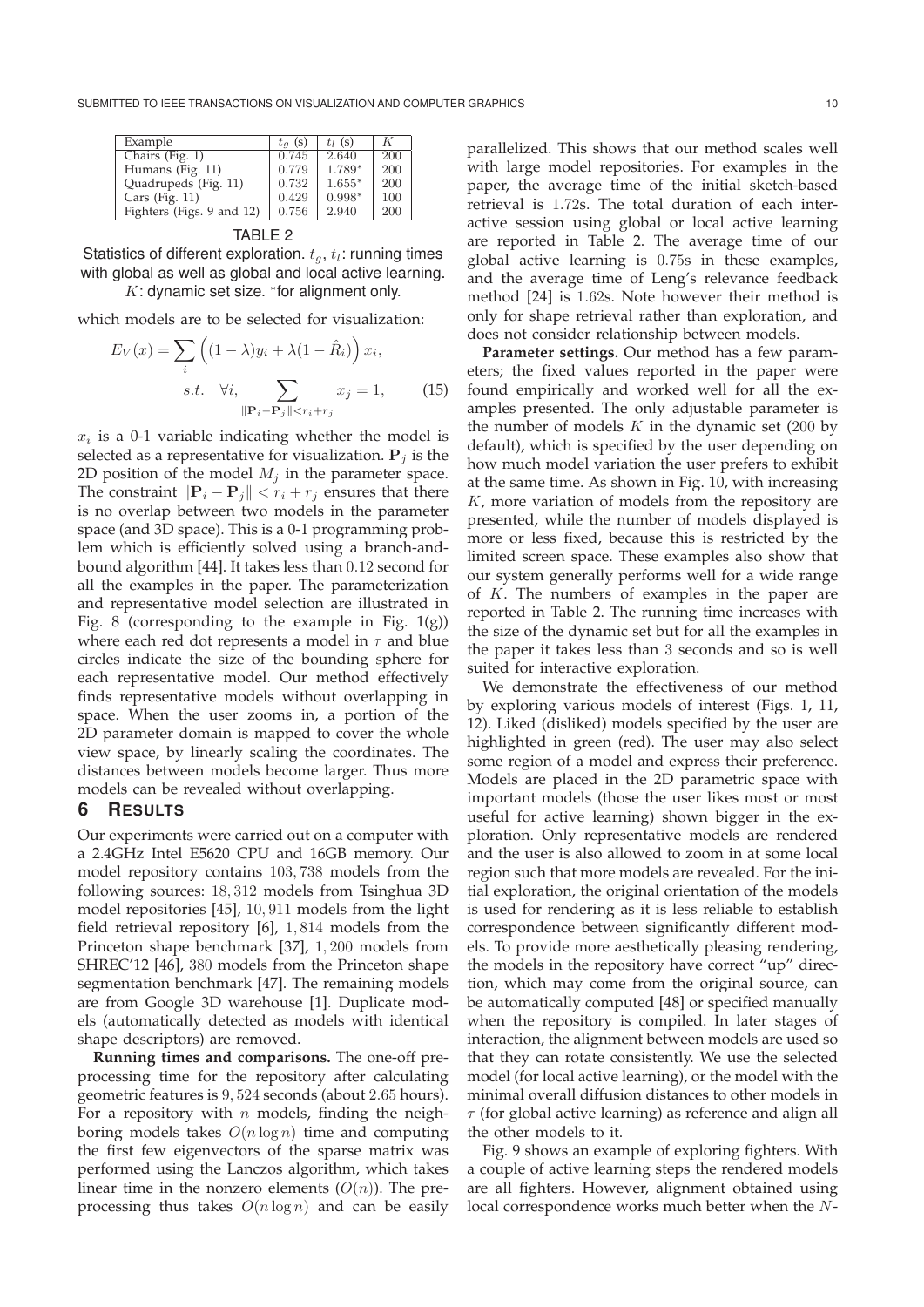

Fig. 10. Results with different dynamic set sizes K. From left to right: results of global active learning with K being 50, 100, 300 and 400, respectively. Models are retrieved using the same sketch as Fig. 1. Top row: initial retrieval results with user preference; bottom row: results after active learning.



Fig. 11. Exploration of humans, quadrupeds and cars. (a) user input (drawn sketch/specified model),(b) initially retrieved models with liked (in green) and disliked (in red) models, (c)(d) results obtained with one and two iterations of global active learning, (e) zoom in.



Fig. 12. Exploration of fighters. (a) user drawn sketch, (b) initially retrieved models with liked (in green) and disliked (in red) models, (c) result with global active learning, (d) selected local region highlighted (e) result of local active learning, (f) zoom in.

order graph is constructed with  $N = 2$  (a) instead of  $N = 5$  (b). Using  $N = 2$  is also more robust than finding correspondence directly, as demonstrated by the example in (c) where direct alignment gives an inappropriate result (top arrow) whereas alignment via an intermediate model gives correct alignment (bottom arrow). Increasing  $N$  tends to reduce the number of added edges and  $N = 2$  works well for all the examples in the paper.

Fig. 11 shows three active exploration examples, the first two (humans and quadrupeds) with sketch as input and the third (cars) using a model. The initial retrieval results contain irrelevant models, such as missiles for the human example, tables and beds (containing four legs) for the quadruped example.

By using one or two iterations of active learning, relevant models are preserved and presented in a way with similar models being closer to each other, effectively giving an overview of relevant models. As local distances between neighboring models are used, our method is able to obtain models with moderately different poses or shapes (see e.g. humans). For the third example, although the input model (an SUV) is quite different from the models to be explored, the aim is achieved by using active learning with only a small number of labeled examples, demonstrating the effectiveness of active learning.

Figs. 1 and 12 show some examples of exploring chairs and fighters, with both global and local active learning. For the exploration of chairs, initial sketch based results involve irrelevant models such as a drum and a robot. With simple user interaction, nonchairs are removed. By using a local region, chair models with the similar handle shape are emphasized. For the fighter example, while the initially retrieved models are presented with relevant models clustered in close regions, they also contain irrelevant models such as a missile. Active learning is effective to select models of interest with a small amount of user interaction. The local region preference is more useful in this case to specify fighters with a similar secondary tank. The zooming in feature allows more relevant models to be displayed.

**Retrieval comparison.** Although the purpose of our work is exploration of large model repositories,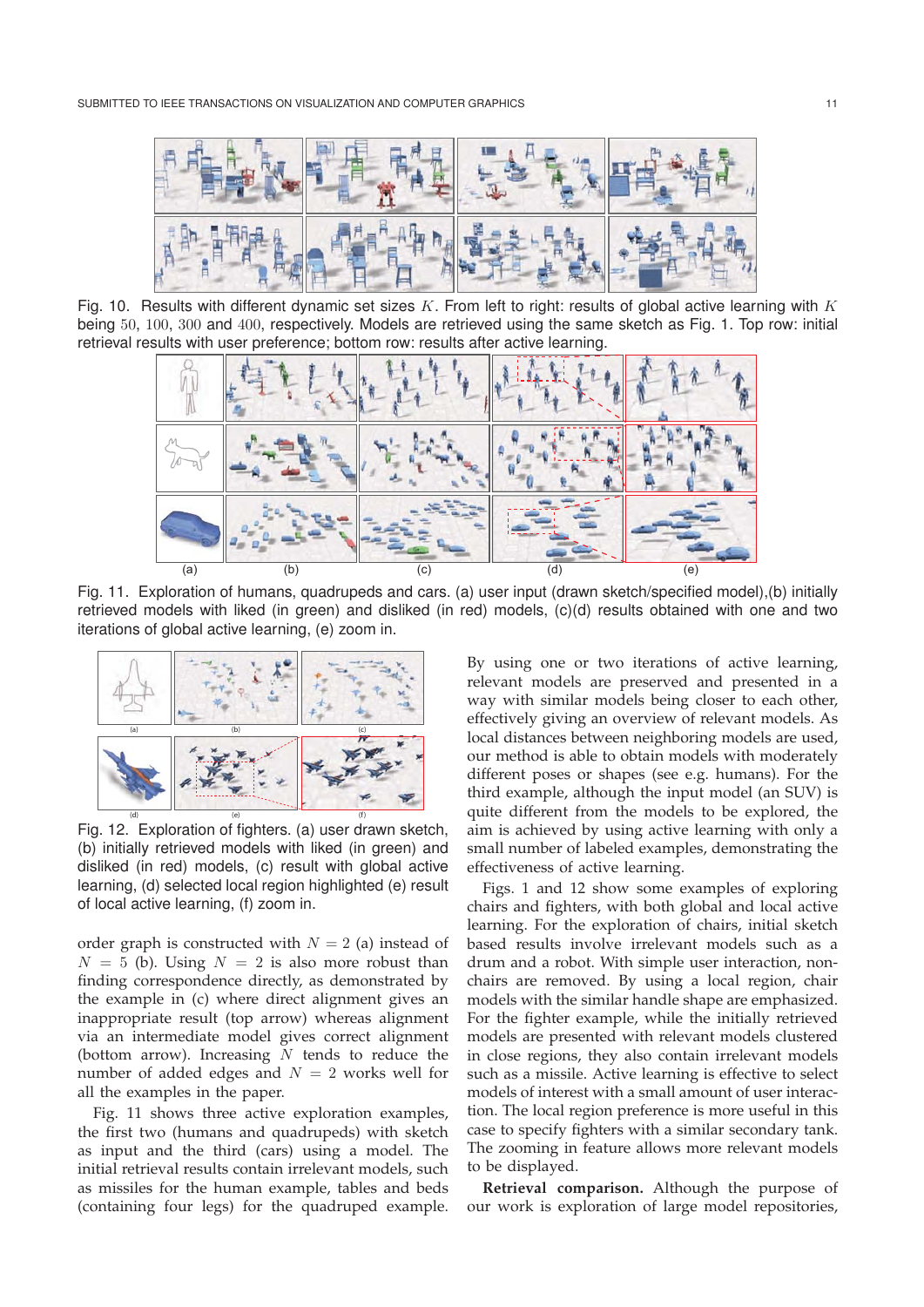our method can be used for model retrieval and in this sense we quantitatively compare our work with other relevant feedback based retrieval methods [21], [22], [23], [24] on the Princeton Shape Benchmark which contains the ground truth labels. The work [25] uses Support Vector Machine (SVM) thus requires a training stage and the work [26] combines 10 different features many of which cannot be applied to models of poor connectivity. Thus these methods cannot be directly applied to the repositories considered in this work and are not suitable for direct comparison. Fig. 13 shows the average performance. Following the experimental set up in the previous work [24], we take the 7 categories with most models and use each model as input. Doing so avoids categories with too few models and thus user feedback would become too strong a constraint, oversimplifying the problem. For all the methods, correct manual labeling is provided as user preference for the top 20 returns. We then measure the Average Precision, First-Tier, Second-Tier and DCG (see [37]) (the larger the values, the better). Our active learning is more effective than these relevance feedback based approaches, because more detailed pairwise similarity is taken into account, as demonstrated by the results.

**Comparison with [31]**. Both [31] and our method use fuzzy correspondence for model exploration. [31] uses co-analysis to obtain robust local correspondence; their method however is designed to handle relatively small datasets as the complexity increases significantly with large datasets. Our method scales well and is able to handle repositories with more than 100<sup>K</sup> models in different categories.

We performed quantitative comparison with [31] using all the two published datasets with ground truth (Chair and Boeing) where Euclidean distances are used, as shown in Fig. 14. We take a random model from each dataset (as shown in the figure) and calculate the correspondence between this model and all the remaining models in the dataset. For key points, the deviations from the ground truth in the Euclidean metric are calculated (as used for evaluation in [31]). The graphs give the proportion  $(y\text{-axis})$  of key points in percentage whose deviation is within a given threshold  $(x-axis)$ . Although much simpler and more efficient, our method achieves similar performance as [31]. As the dynamic set cannot be predetermined, even if [31] is applied to a subset similar to the size of  $\tau$ , several minutes would be needed, as reported in Table 4, which is not sufficiently efficient for interactive exploration (although their purpose is different and benefits from pairwise correspondence which is not needed for exploration). Using N-order graph (with  $N = 2$  by default) for correspondence propagation gives better results (and slightly faster) than directly  $(N = 1)$ , as shown in Fig. 14 and Table 4.

**User study.** It is generally difficult to quantitatively evaluate a system for interactive exploration. A user

| 128.77<br>95.17<br>81.54<br>91.44<br>$t_d$<br>103.35<br>90.99<br>70.25<br>65.84<br>$t_{RF}$<br>43.21<br>52.77<br>64.01<br>40.41<br>$t_o$ | Task             | (a) human             | (b) chair | $(c)$ helicopter      | (d) car               |
|------------------------------------------------------------------------------------------------------------------------------------------|------------------|-----------------------|-----------|-----------------------|-----------------------|
|                                                                                                                                          |                  |                       |           |                       |                       |
|                                                                                                                                          |                  |                       |           |                       |                       |
|                                                                                                                                          |                  |                       |           |                       |                       |
|                                                                                                                                          | $\boldsymbol{v}$ | $2.08 \times 10^{-5}$ | 0.0090    | $1.82 \times 10^{-5}$ | $1.25 \times 10^{-7}$ |



Statistics of user study.  $t_d$ ,  $t_{RF}$  and  $t_o$  are the average interaction time (in seconds) of direct, relevance feedback and our approaches.  $p$  is the p-value of

statistical analysis between our and RF approaches.



Fig. 13. Comparison of retrieval effectiveness with relevance feedback approaches (values in percentage).

study is one way to get at least some indicators. Since a comprehensive user study is beyond the scope of this paper, we focus on a simple task that asks the user to find a specific target model in the database, starting from some initial queries (2D sketches or representative 3D models), as shown in Fig. 15. The 12 participants in our user study applied (1) a feature-based ranking (direct) approach, (2) relevance feedback (R-F) [24] and (3) our approach. A counterbalanced approach is used that assigns tasks and methods in a random order to each subject to avoid a learning bias. The distribution of interaction times is illustrated in Fig. 16 and the statistics are shown in Table 3. On average our approach took the shortest time across all the tasks. Using analysis of variance (ANOVA) the pvalues in Table 3 show that our approach is superior to RF-based approach at  $p = 0.001$  level for three tasks and at  $p = 0.01$  level for the Chair task.

**Limitations.** Our system has some limitations. The light field descriptors we used are insensitive to rigid transforms but may not be very effective for finding models under non-rigid deformation. Alternative signatures such as Heat Kernel Signatures [13] may work better in such cases but they may not be very robust for non-manifold models which is a common problem for man-made objects. As demonstrated in the first row of Fig. 11, our method is capable of finding smoothly deforming models because we only apply



Fig. 14. Comparison of Euclidean error distribution with [31].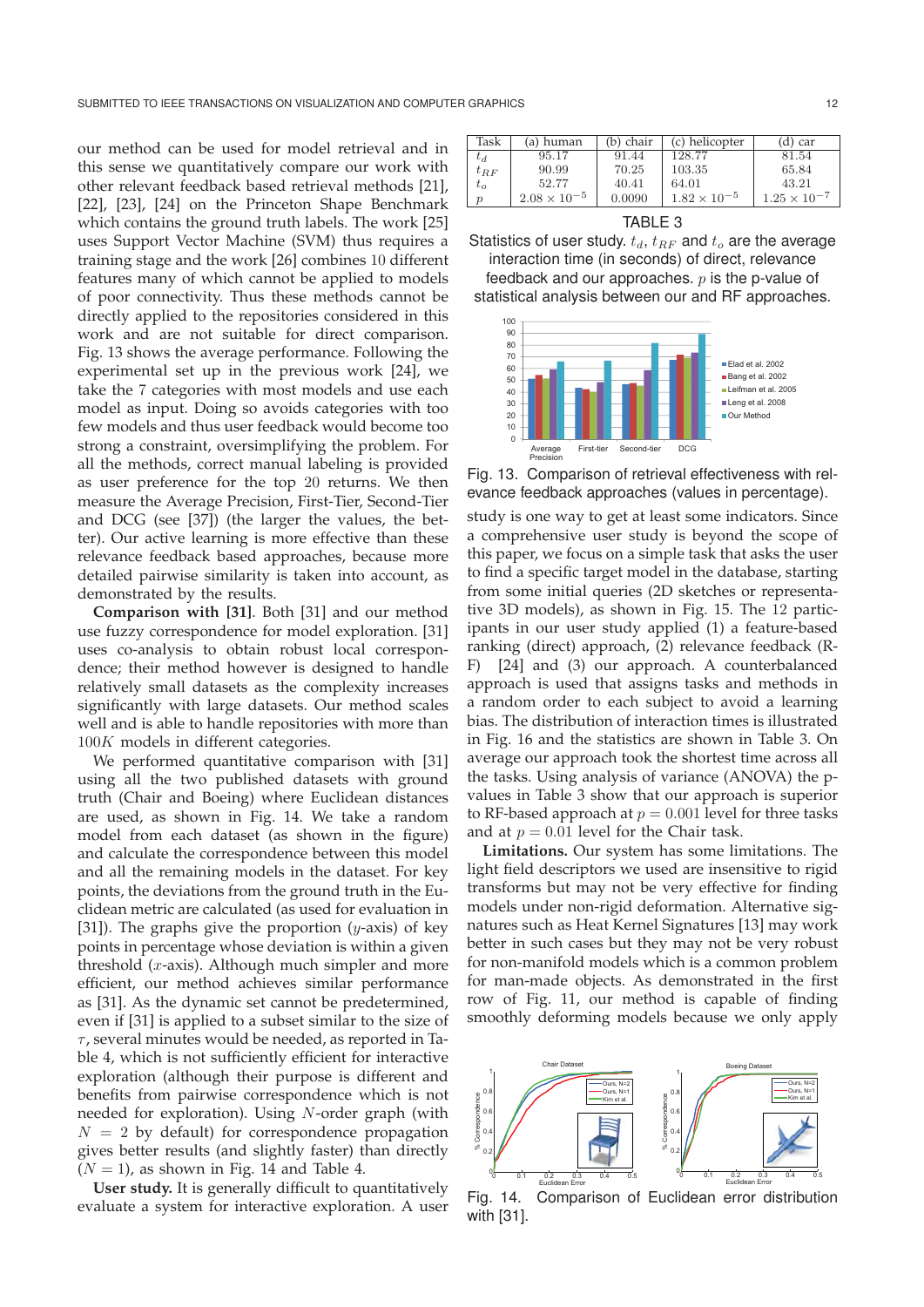|                      | Dataset   Ours, $N=1$ (s)   Ours, $N=2$ (s)   Kim's[31] (s) |       |        |
|----------------------|-------------------------------------------------------------|-------|--------|
| Chair                | 0.908                                                       | 0.804 | 183.36 |
| Boeing $\vert$ 0.804 |                                                             | 0.679 | 155.40 |

TABLE 4 Running times of our and Kim's approaches.



Fig. 15. Inputs/targets for user study. Top row: query sketches and models; bottom row: target models.

light field distances for sufficiently close models. As future work we would like to explore a combination of various signatures to handle diverse models more effectively. Feedback retrieval based on relative attributes similar to [49] could be used to allow more subtle personal preference to be expressed. New embedding techniques for visualization may also be explored [50].

# **7 CONCLUSION**

In this paper, a novel active exploration algorithm is proposed for exploring large model repositories. As demonstrated by various examples, active learning is effective in obtaining relevant models with only a small amount of user input. Unlike traditional active learning, our approach maintains a dynamic set of models, allowing active learning to be efficient even on a very large set of models. We use both global and local geometric features to give the user flexibility of specifying their preference either on the whole models or in local regions of interest. We also propose novel visualization to clearly present the models in the dynamic set with the important models emphasized.

# **8 ACKNOWLEDGEMENTS**

This work was supported by the National Basic Research Project of China (Project Number 2011CB302202), the Natural Science Foundation of



Fig. 16. Box-and-whisker plot of user interaction time (in seconds) to complete the browsing tasks.

China (Project Number 61120106007), the National High Technology Research & Development Program of China (Project Number 2012AA011801), Research Grant of Beijing Higher Institution Engineering Research Center, and Tsinghua University Initiative Scientific Research Program.

## **REFERENCES**

- [1] "Google 3d warehouse," 3dwarehouse.sketchup.com.
- [2] "Turbosquid," www.turbosquid.com.
- [3] J. W. Tangelder and R. C. Veltkamp, "A survey of content based 3D shape retrieval methods," *Multimedia Tools Appl.*, vol. 39, no. 3, pp. 441–471, 2008.
- [4] R. Osada, T. Funkhouser, B. Chazelle, and D. Dobkin, "Shape distributions," *ACM Trans. Graph.*, vol. 21, no. 4, pp. 807–832, 2002.
- [5] M. Kazhdan, T. Funkhouser, and S. Rusinkiewicz, "Rotation invariant spherical harmonic representation of 3D shape descriptors," in *Symp. Geometry Processing*, 2003, pp. 156–164.
- [6] D.-Y. Chen, X.-P. Tian, Y.-T. Shen, and M. Ouhyoung, "On visual similarity based 3D model retrieval," *Comp. Graph. Forum*, vol. 22, no. 3, pp. 223–232, 2003.
- [7] T. Shao, W. Xu, K. Yin, J. Wang, K. Zhou, and B. Guo, "Discriminative sketch-based 3d model retrieval via robust shape matching," *Comp. Graph. Forum*, pp. 2011–2020, 2011.
- [8] M. Eitz, R. Richter, T. Boubekeur, K. Hildebrand, and M. Alexa, "Sketch-based shape retrieval," *ACM Trans. Graph.*, vol. 31, no. 4, pp. 31:1–31:10, 2012.
- [9] T. Funkhouser, M. Kazhdan, P. Shilane, P. Min, W. Kiefer, A. Tal, S. Rusinkiewicz, and D. Dobkin, "Modeling by example," *ACM Trans. Graph.*, vol. 23, no. 3, pp. 652–663, 2004.
- [10] R. Gal and D. Cohen-Or, "Salient geometric features for partial shape matching and similarity," *ACM Trans. Graph.*, vol. 25, no. 1, pp. 130–150, 2006.
- [11] Y. Liu, H. Zha, and H. Qin, "Shape topics: A compact representation and new algorithms for 3D partial shape retrieval," in *CVPR*, 2006, pp. 2025–2032.
- [12] A. M. Bronstein, M. M. Bronstein, L. J. Guibas, and M. Ovsjanikov, "Shape Google: Geometric words and expressions for invariant shape retrieval," *ACM Trans. Graph.*, vol. 30, no. 1, pp. 1:1–1:20, 2011.
- [13] J. Sun, M. Ovsjanikov, and L. Guibas, "A concise and provably informative multi-scale signature based on heat diffusion," in *SGP*, 2009, pp. 1383–1392.
- [14] R. Wessel and R. Klein, "Learning the compositional structure of man-made objects for 3D shape retrieval," in *3DOR*, 2010, pp. 39–46.
- [15] X. Xie, K. Xu, N. J. Mitra, D. Cohen-Or, and B. Chen, "Sketchto-design: Context-based part assembly," *Comp. Graph. Forum*, vol. 32, no. 8, pp. 233–245, 2013.
- [16] K. Xu, K. Chen, H. Fu, W.-L. Sun, and S.-M. Hu, "Sketch2scene: sketch-based co-retrieval and co-placement of 3d models, *ACM Trans. Graph.*, vol. 32, no. 4, pp. 123:1–123:15, 2013.
- [17] X. Zhu, J. Lafferty, and Z. Ghahramani, "Combining active learning and semi-supervised learning using gaussian fields and harmonic functions," in *ICML Workshop*, 2003, pp. 58–65.
- [18] S. Tong and E. Chang, "Support vector machine active learning for image retrieval," in *ACM Multimedia*, 2001, pp. 107–118.
- [19] L. Wang, K. L. Chan, and Z. Zhang, "Bootstrapping SVM active learning by incorporating unlabelled images for image retrieval," in *CVPR*, 2003, pp. 629–634.
- [20] P. H. Gosselin and M. Cord, "Active learning methods for interactive image retrieval," *IEEE Trans. Image Processing*, vol. 17, no. 7, pp. 1200–1211, 2008.
- [21] M. Elad, A. Tal, and S. Ar, "Content based retrieval of VRML objects: an iterative and interactive approach," in *EG Workshop on Multimedia*, 2002, pp. 107–118.
- [22] H. Bang and T. Chen, "Feature space warping: an approach to relevance feedback," in *ICIP*, 2002, pp. 22–25.
- [23] G. Leifman, R. Meir, and A. Tal, "Semantic-oriented 3D shape retrieval using relevance feedback," *The Vis. Comp.*, vol. 21, no. 8-10, pp. 865–875, 2005.
- [24] B. Leng and Z. Qin, "A powerful relevance feedback mechanism for content-based 3d model retrieval," *Multimedia Tools Appl.*, vol. 40, no. 1, pp. 135–150, 2008.